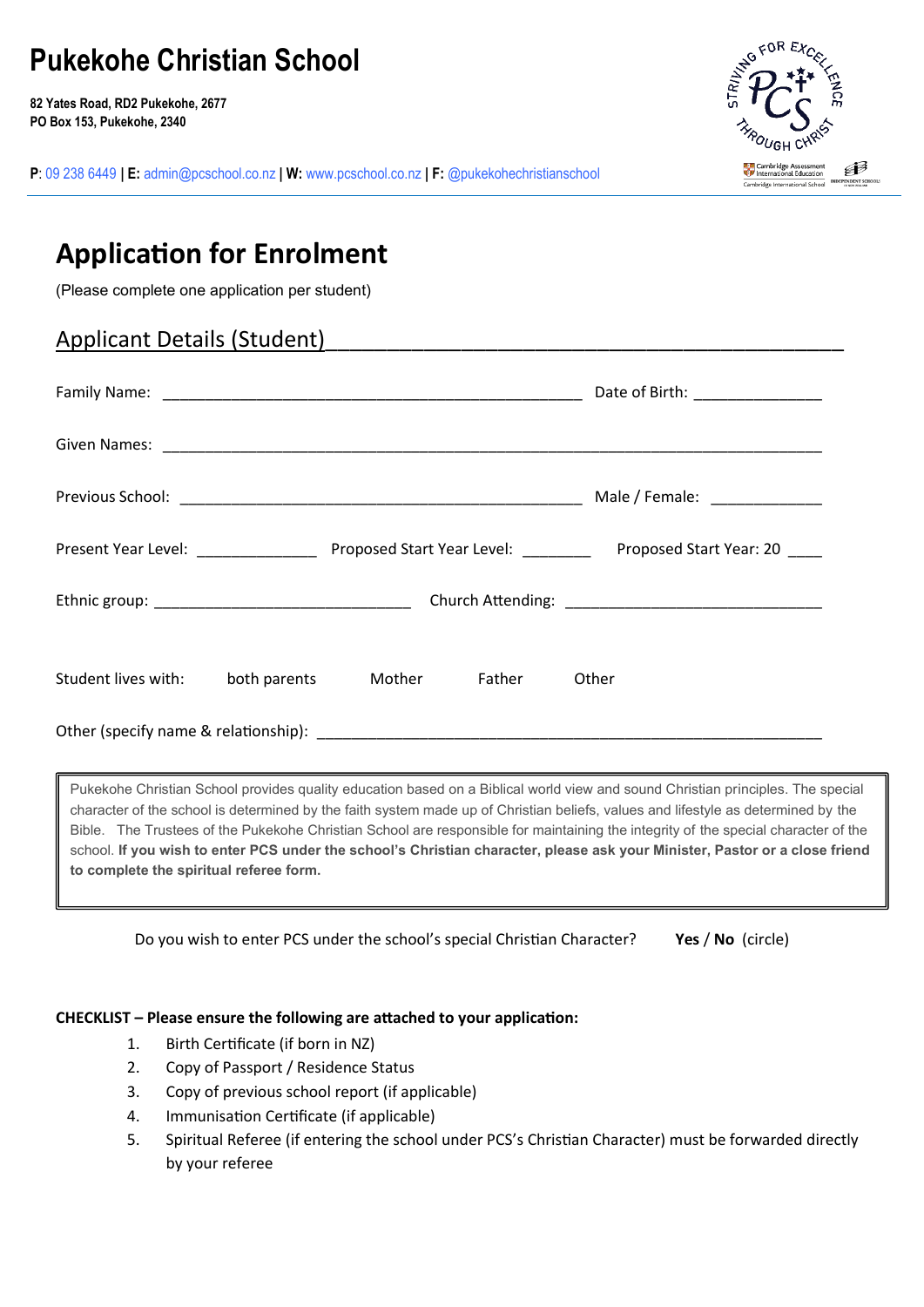| <b>Contact Numbers:</b> |  |  |
|-------------------------|--|--|
|                         |  |  |
|                         |  |  |
|                         |  |  |
|                         |  |  |
|                         |  |  |
|                         |  |  |
|                         |  |  |
| <b>Contact Numbers:</b> |  |  |
|                         |  |  |
|                         |  |  |
|                         |  |  |
|                         |  |  |
|                         |  |  |

# **Family Information**

Please record any siblings likely to be attending this school in the future;

| <b>Given Names</b> | Date of Birth | Male / Female   Present Year Level |
|--------------------|---------------|------------------------------------|
|                    |               |                                    |
|                    |               |                                    |
|                    |               |                                    |
|                    |               |                                    |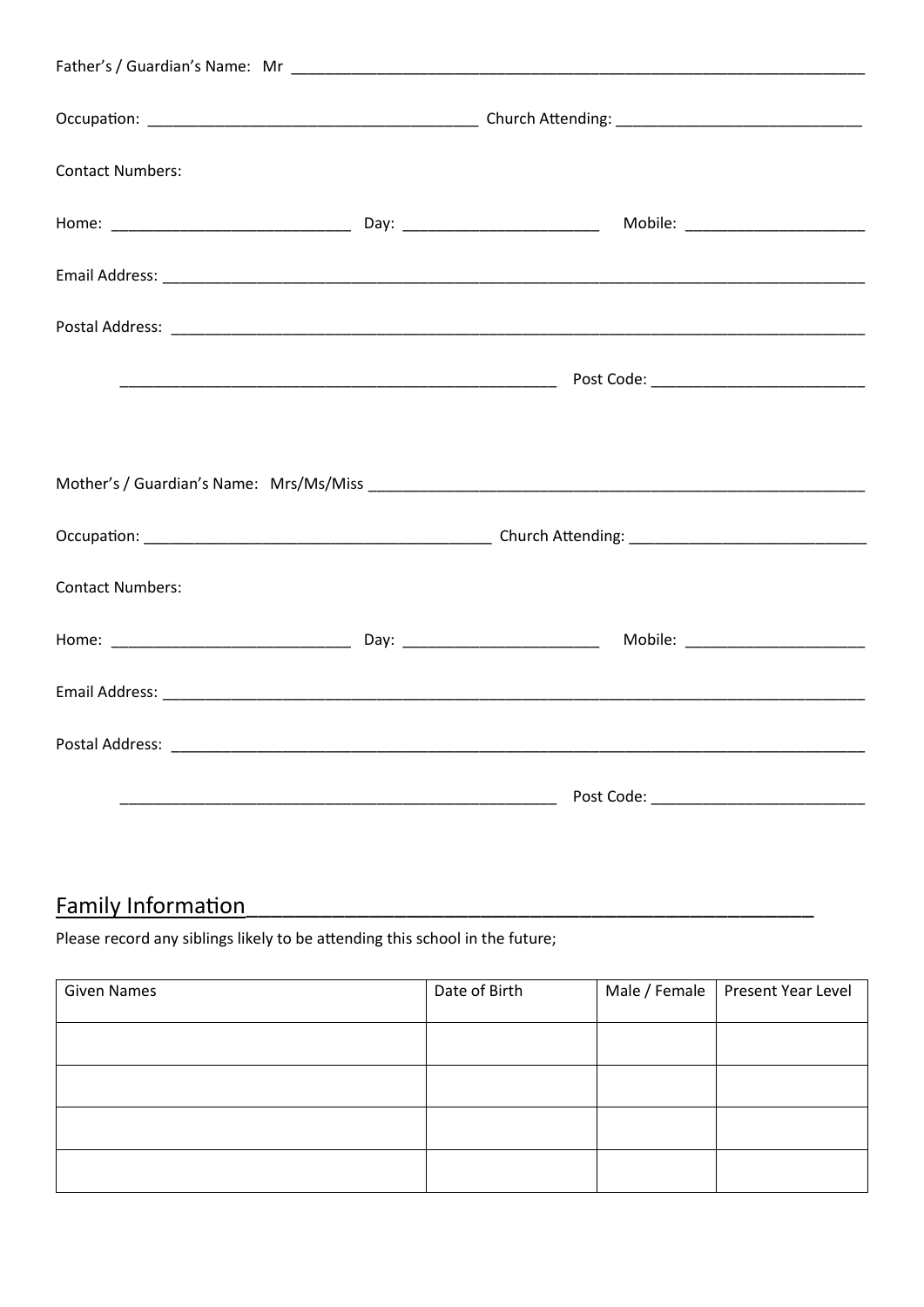# Applicant's Medical Details\_\_\_\_\_\_\_\_\_\_\_\_\_\_\_\_\_\_\_\_\_\_\_\_\_\_\_\_\_\_\_\_\_\_\_\_\_\_\_

| Please record any special health problems that apply to the applicant;   |                                                                                                             |
|--------------------------------------------------------------------------|-------------------------------------------------------------------------------------------------------------|
|                                                                          |                                                                                                             |
| Please record any special learning needs that apply to the applicant;    |                                                                                                             |
|                                                                          |                                                                                                             |
| Please indicate if you wish your child to be listed with these services; | Pukekohe Christian School uses the Public Health Nurse and Dental Clinic situated at Pukekohe Intermediate. |
| Public Health Nurse YES / NO                                             | Dental Clinic YES / NO                                                                                      |
| applicant's alternative service provider;                                | If you have answered no the either of the above, please state the Name, Address and Phone Number of the     |
|                                                                          |                                                                                                             |
|                                                                          |                                                                                                             |
|                                                                          |                                                                                                             |
|                                                                          |                                                                                                             |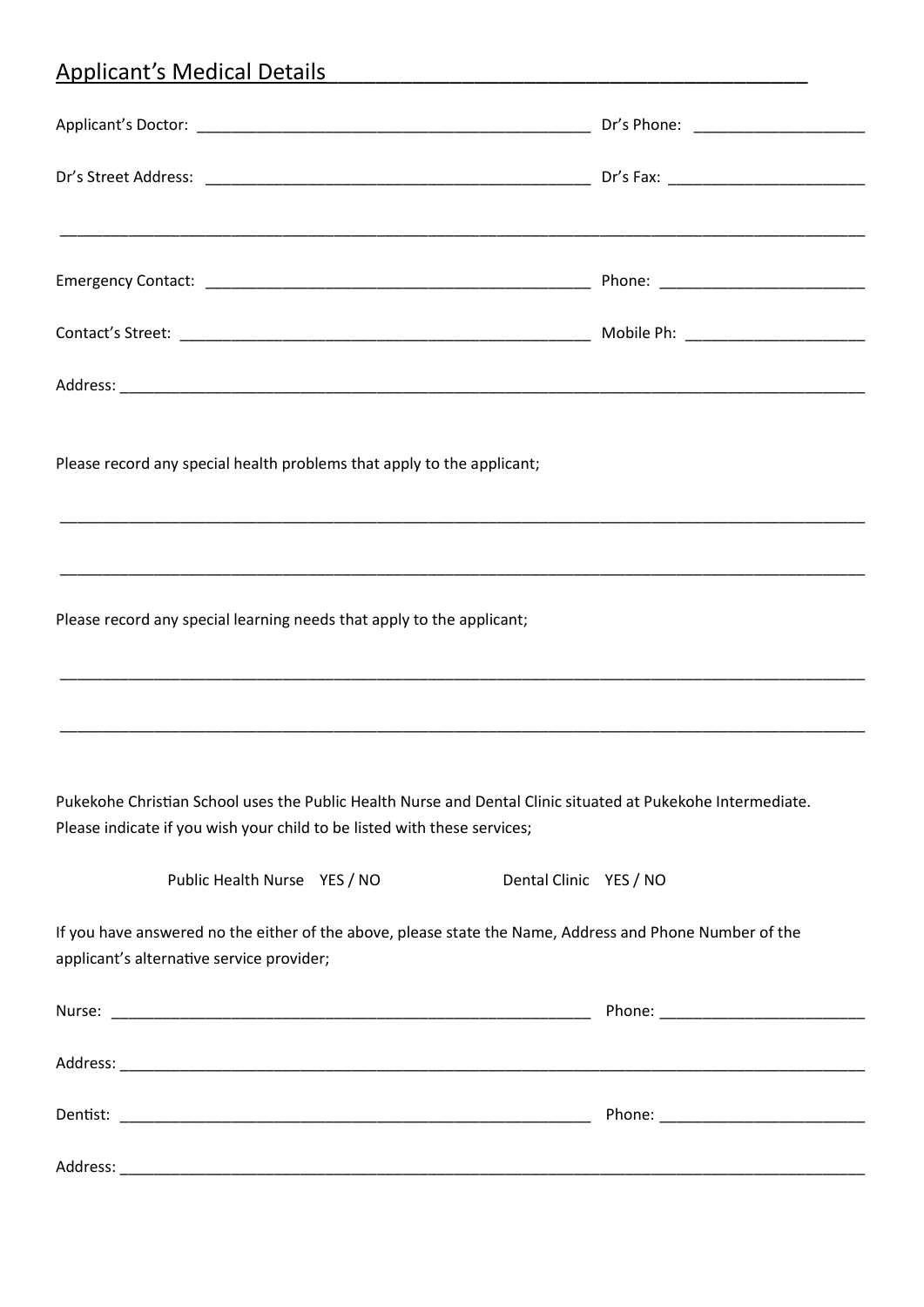# Account Information

Please record below the person who will be responsible for payment of all fees and sundry charges associated with the applicant

| Evening Phone: ___________________  |
|-------------------------------------|
| Mobile Phone: ____________________  |
| Post Code: ________________________ |
|                                     |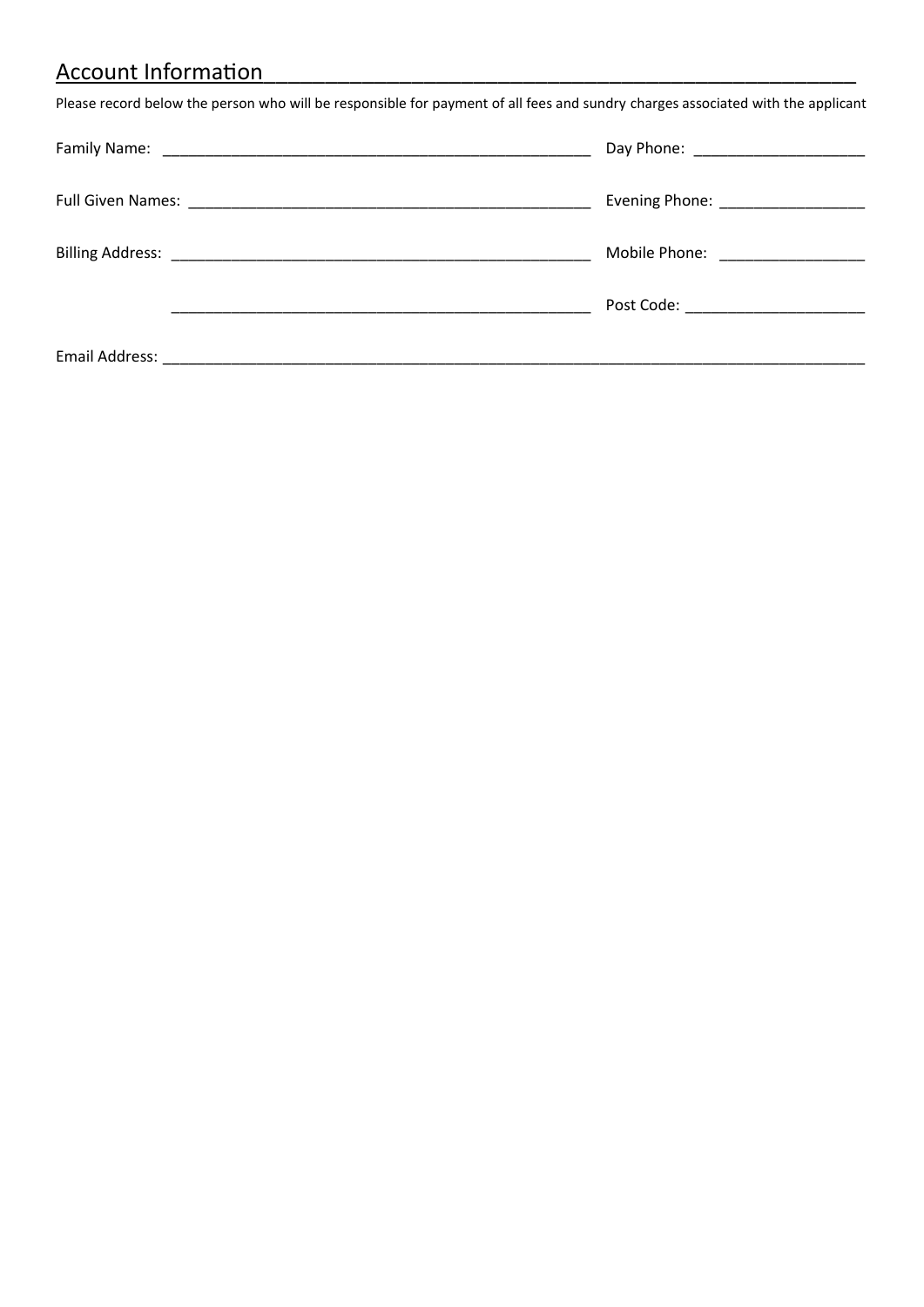I/We hereby make application for the aforementioned child in our care, the 'Applicant', to be enrolled in Pukekohe Christian School. In making this application, we agree to;

- Support the objectives of Pukekohe Christian School as described in the Prospectus and accept all conditions contained therein.
- Notify Pukekohe Christian School office as soon as possible if any contact details change, so the school can get hold of you in such case as an emergency.
- Help the applicant to abide by the school rules and support the Policies of Pukekohe Christian School, including ensuring that the applicant completes all homework assigned each night.
- Give the greater of 10 calendar weeks or one school terms advance notice in writing of our intention to withdraw the applicant from Pukekohe Christian School. We understand that failure to give this notice will incur a result in a Term Notice Fee being payable within 7 days of the applicants withdrawal from school.
- Allow the applicant's hair to be periodically inspected by school staff or public health nurse to minimise the spread of lice within the school.
- Be interviewed, together with the applicant, by the Principal and to have the applicant tested to determine his / her level of attainment.
- Pay overdue interest on outstanding balances of 3 months or longer at a rate of 1.5% per month.
- Payment of collection and other costs associated with recovery of any monies owing under this agreement.
- Additional costs will be incurred for subjects such as technology, school trips / camps, and external examination fees (as set by the University of Cambridge). The fees for these will be invoiced as soon as the amount is known at the time of the event.
- Ensure that this document is to be signed by **all** legal guardians/parents who have a legal right to a say in the Student's education. Pukekohe Christian School accepts a student's schooling is a guardianship matter. Pukekohe Christian School will expect acceptance of the offer to be a matter the Student and his or her legal guardians/parents have resolved before notifying Pukekohe Christian School of acceptance. The signature of the Student is required in an "Undertaking of Student" section later in this Admission Agreement*.*
- By my/our acceptance of the offer, I/we agree to be bound by the terms and conditions of this Admission Agreement.
- I/We undertake that I/we have not failed to disclose to Pukekohe Christian School in the application process any matter which may have materially influenced the School's decision to offer a place in the School to the Student.

Parent / Guardian Names: **Example 2018** 

Parent / Guardian Signatures: \_\_\_\_\_\_\_\_\_\_\_\_\_\_\_\_\_\_\_\_\_\_\_\_\_\_\_\_\_\_\_\_\_\_\_\_\_\_\_\_\_\_\_\_\_\_\_\_\_\_\_\_\_\_\_\_\_\_\_\_\_\_\_\_\_\_\_\_\_\_

Date:  $\Box$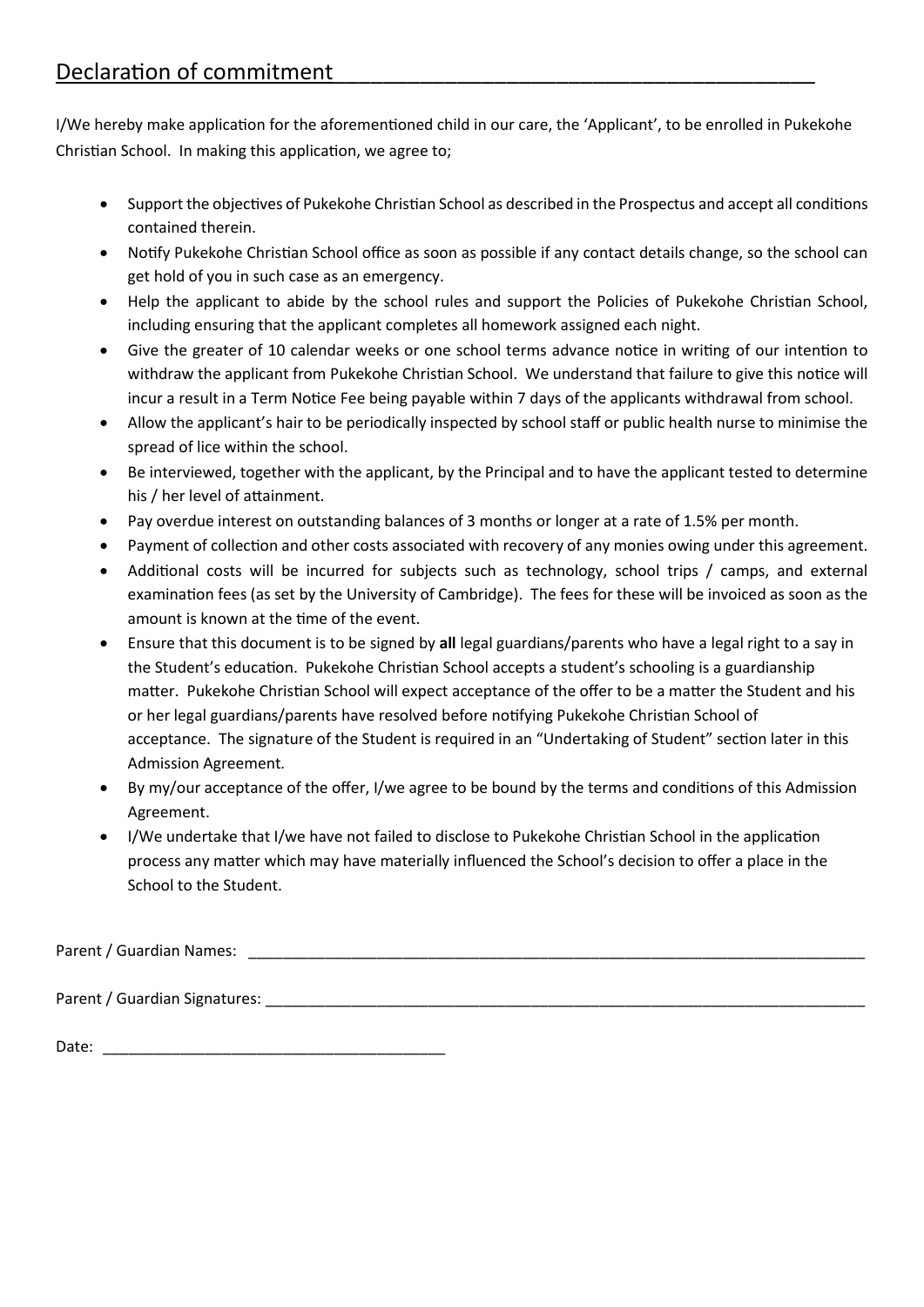# Please answer the following questions. Why do you wish to send your child to a Christian School? Who is Jesus Christ? Describe His importance to you personally. What place does the Bible have in your home/lives?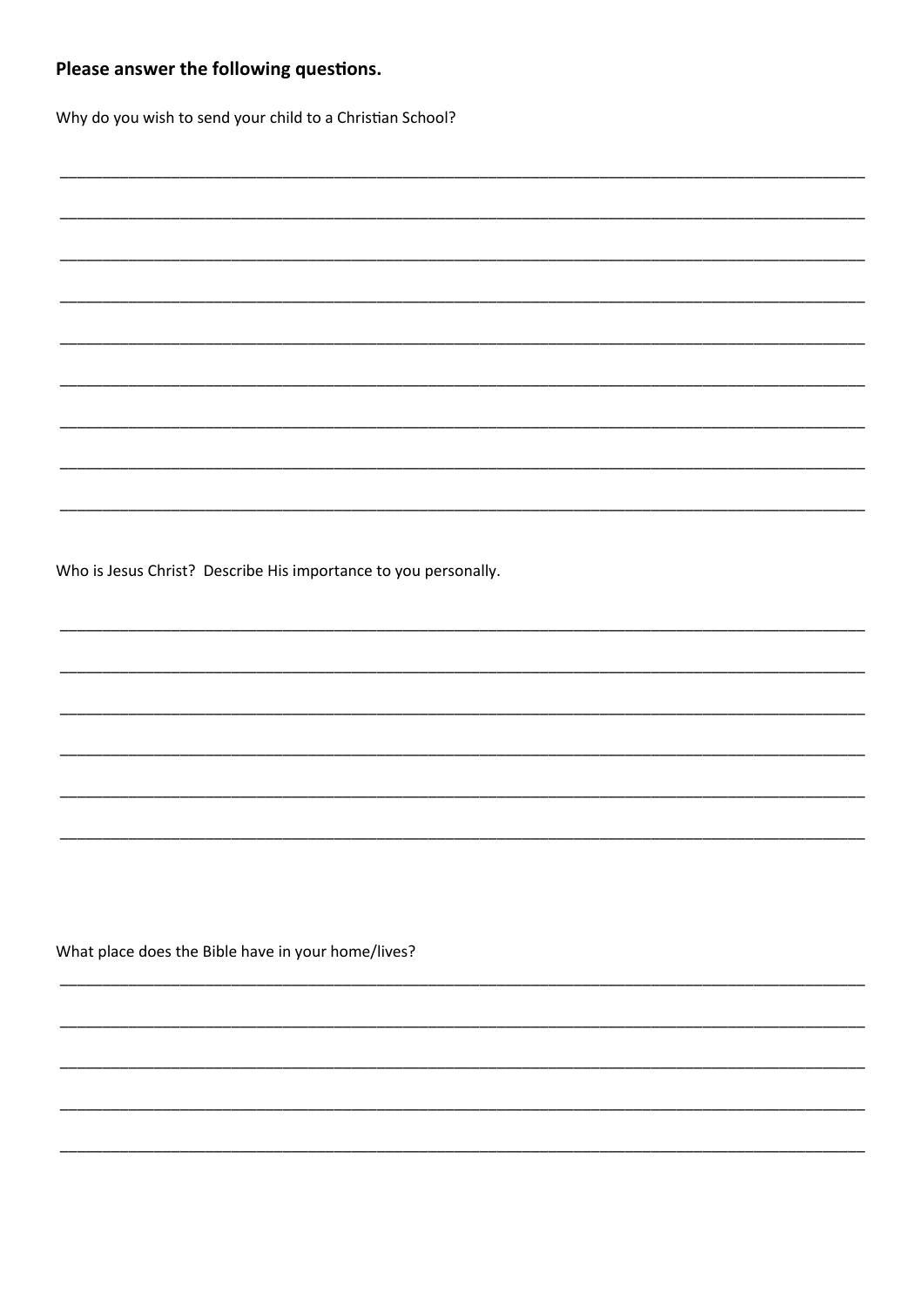|  |  |  | How do you currently participate in your church? |  |  |
|--|--|--|--------------------------------------------------|--|--|
|--|--|--|--------------------------------------------------|--|--|

## What is your understanding of Christian Education?

How will you as parents or guardians of the applicant support the policies and activities of the school?

Where did you hear about our school?

If no place is immediately available for the applicant are you prepared to be placed on a waiting list?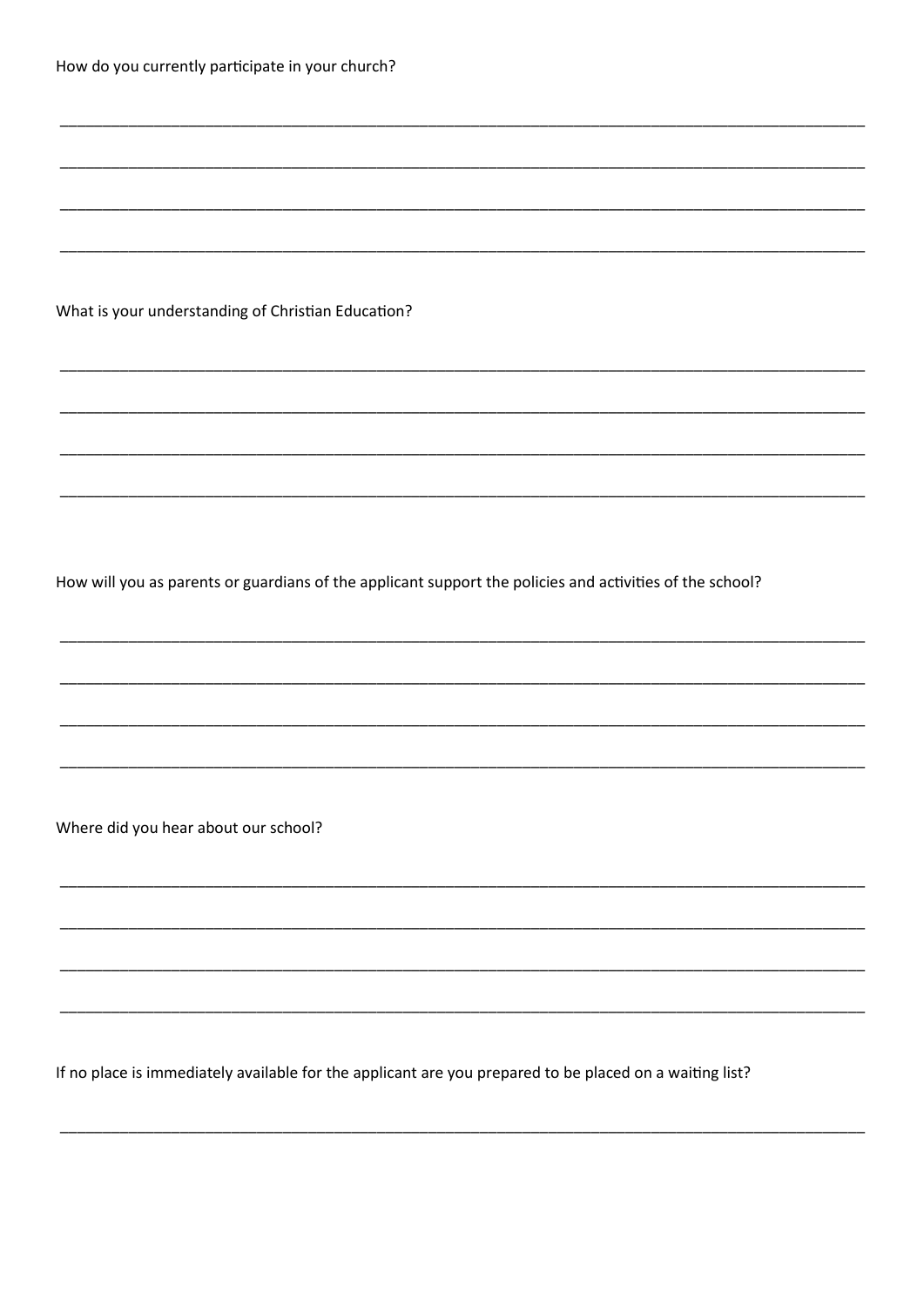**Student Undertaking** to be signed or printed by all students and witnessed by a parent/guardian.

## **TEACHERS AND ADULTS ASSOCIATED WITH THE SCHOOL MUST BE RESPECTED AND OBEYED AT ALL TIMES. STUDENTS HAVE THE RIGHT TO BE TREATED WITH RESPECT INCLUDING BY OTHER STUDENTS. I undertake to:**

- Treat others with courtesy
- Respect the opinions and cultural beliefs of others
- Adhere to the rules of the school including use of digital devices
- Obey the instructions of teachers on duty in the school grounds and outside the school on school related trips and activities
- Show consideration as I move around the school

## **STUDENTS HAVE THE RIGHT TO LEARN WITHOUT BEING DISRUPTED BY OTHERS.**

I undertake to:

- Come to class on time
- Bring my books and equipment
- Be quiet and listen when the teacher is speaking
- Participate in class activities
- Do all homework tasks and review my work regularly

## **RESPECT MUST BE SHOWN FOR THE PROPERTY OF OTHERS.**

I undertake to:

- Respect the belongings of other students and teachers
- Keep classrooms free of litter and graffiti
- Keep the school grounds clean and attractive for all who use them

## **THE SCHOOL DRESS POLICY AND OTHER POLICIES MUST BE COMPLIED WITH.**

I undertake to represent the school at all times by:

• Taking pride in my appearance by wearing my uniform neatly and complying with all uniform rules set.

Signed (student)

Witnessed by (parent/caregiver:))

Date\_\_\_\_\_\_\_\_\_\_\_\_\_\_\_\_\_\_\_\_\_\_\_\_\_\_\_\_\_\_\_\_